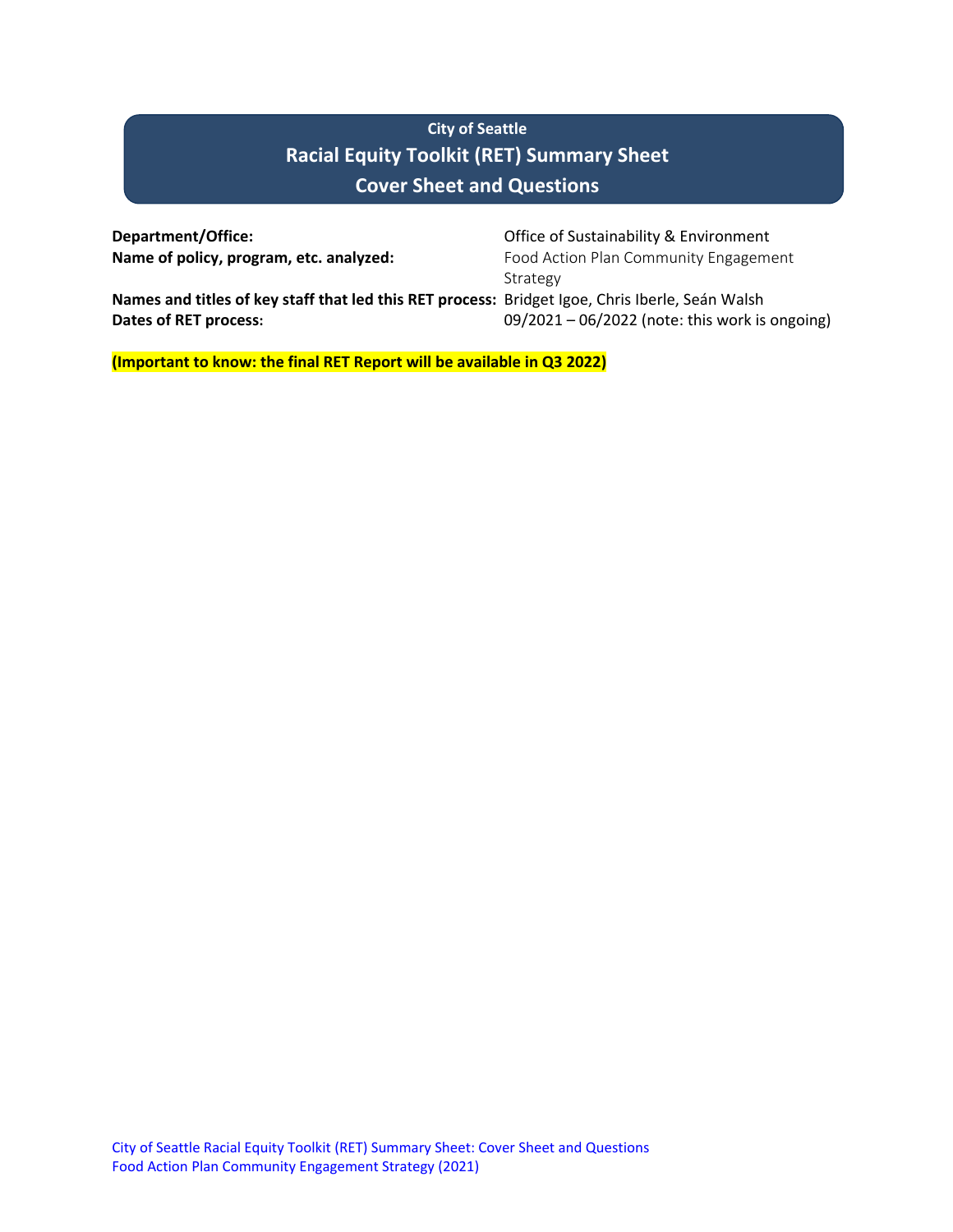## **Food Action Plan Community Engagement RET Summary Sheet Questions**

## **1. Describe the project, program, policy or budgetary decision that you assessed using the Racial Equity Toolkit.**

This RET was used to assess the community engagement plans associated with development of an updated Food Action Plan. Meeting with community stakeholders to understand their food system priorities is an important and foundational step in updating the Food Action Plan. Updating the Food Action Plan was started in 2019 but paused in March 2020 due to COVID.

### **2. List the racial equity outcome(s) that you set in Step 1 of the RET process.**

Implement an inclusive and racially equitable community engagement strategy to inform the Food Action Plan (FAP) by ensuring:

- community leaders, stakeholders, and coalitions we engage *first* are those who authentically represent communities most impacted by the inequities the updated Food Action Plan intends to address; and
- the community engagement strategy is not extractive or transactional in nature and prevents future harms; this is done through accountability measures and structures that create transparency and opportunities for continued engagement, reduce engagement fatigue, and compensate participants for their time and expertise.

## **3. Which stakeholders (groups and/or key individuals) did you engage in this RET? In what ways did you engage them?**

City staff: OSE and HSD are working with the Food Action Plan workgroup to compile and analyze previous community engagement findings, identify gaps in who has been engaged to date, review racial disparities data, understand COVID impacts on the food system, and prioritize community stakeholders for additional engagement. The Food Action Plan workgroup includes staff from a range of City departments (OSE, HSD, DON, SPR, OPCD, OCR, OED), as well as Public Health Seattle & King County.

Environmental Justice Committee (EJC): OSE and the Food Action Plan workgroup are collaborating with the EJC throughout the process to update the Food Action Plan. For example, with EJC's permission, the workgroup adopted the EJC's food justice values to help guide the process. The EJC is also providing input on the community engagement strategies, including who to prioritize, engagement formats, and discussion questions.

Engagement Participants: Engagements are ongoing. Between 9/2021 and 1/14/2022, we completed interviews and listening sessions with the following community stakeholders:

- Representatives from the following community-based organizations participated in key informant interviews: Black Farmers Collective, Cham Refugee Community, Ethiopian Community in Seattle, Hunger Intervention Program, Rainier Beach Action Coalition, Delridge Neighborhood Development Association, and United Indians of All Tribes
- BIPOC farmers participated in a half-day workshop/listening session: Clean Greens Farm & Market, Friendly Hmong Farms, Kamayan Farm, Local Color Farm and Fiber, Local Hearing Farm, One Leaf Farm, Organic Seed Alliance, Sariwa Farm, Sky Island Farm, Skylight Farms, Sovereignty Farm (at Chief Seattle Club), Sweet Hollow Farm and Groundwork Food Hub, The Common Acre (Wetmore Community Farm)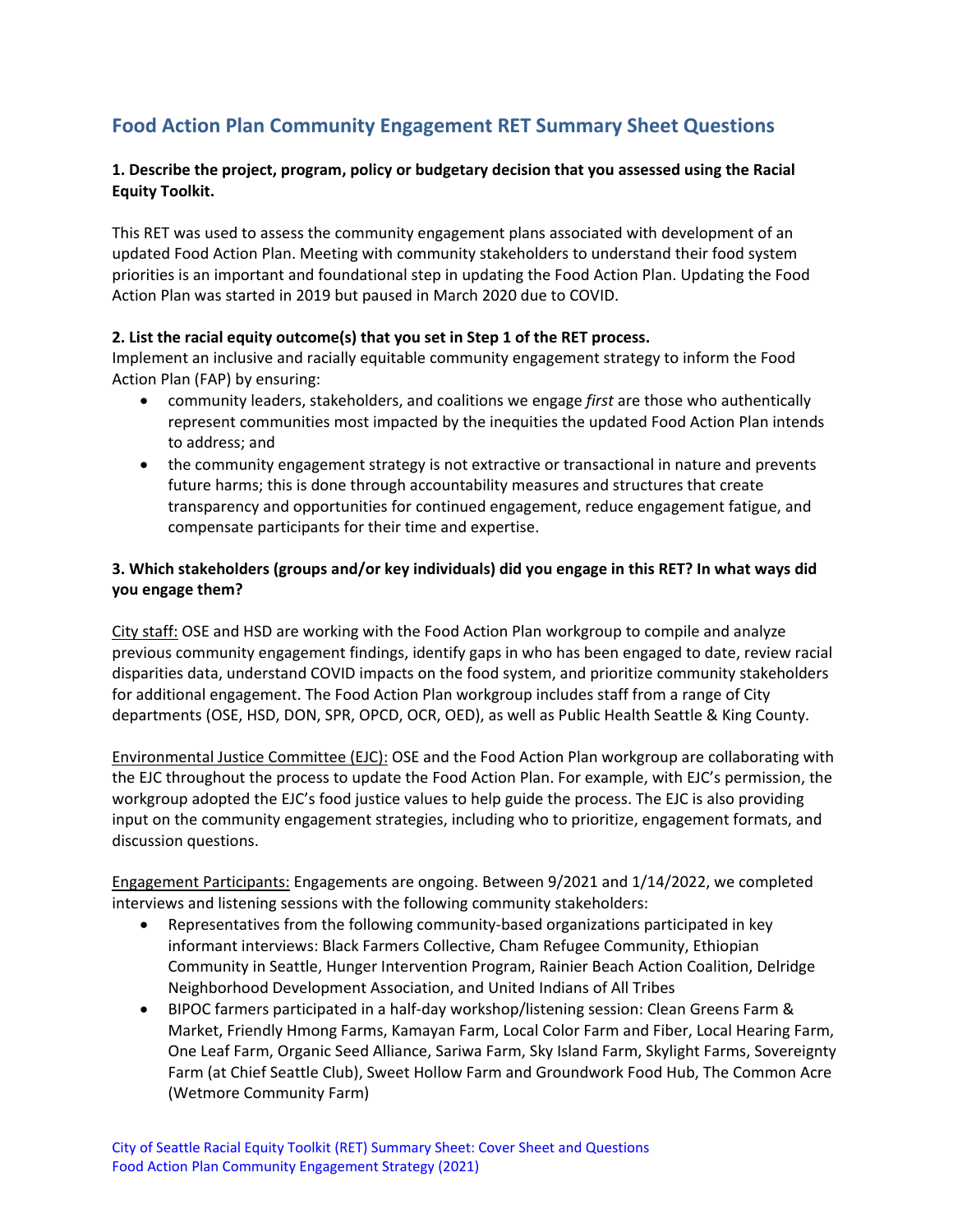• The Lived Experience Coalition, a group of community members with lived experience of homelessness and food insecurity.

#### **4. Please describe up to five key benefits and/or burdens for people of color of this policy, program, project, or other decision, which the RET process helped you to identify or confirm.**

Benefits

- Opportunity to inform City food policy and programming
- A platform to advocate on behalf of their community
- Opportunity to review results and findings from all engagements
- Fair compensation reflecting participants' time and expertise
- Control over the interview format in terms of topics covered, day/time of interview

#### Burdens

- Not everyone had the time or capacity to participate
- Even with many interviews and listening sessions available, some perspectives will be missing
- *Potential burden:* power dynamics, since the engagements are led and/or attended by city staff

## **5. Please describe up to five key actions – things that you will do differently or begin to do now – of this policy, program, project, or other decision, which will increase opportunity and/or minimize harm for people of color.**

- 1) Integrate ongoing community engagement and community feedback into the implementation of the update Food Action Plan to ensure the Plan remains responsive to changing/emerging community needs.
- 2) Use the findings from these community engagements to inform the strategies and actions of the updated Food Action Plan to ensure the Plan is responsive to the priorities and concerns of communities most impacted by food system inequities.
- 3) Identify and elevate community-identified solutions and ensure they are supported in the updated Food Action Plan.

#### **6. How will leadership ensure implementation of the actions described in question 4?**

These activities will be integrated into the overall process used to develop, finalize, and implement the Food Action Plan. They will be tracked through regular Food Action Plan workgroup meetings. Workgroup members will report progress on the implementation of the above actions to their departmental leadership. Likewise, OSE staff will report on the implementation of the above actions at monthly meetings with OSE leadership, and when appropriate, highlight critical accomplishments in updates to the Mayor's Office. (OSE and HSD will synchronize on reporting processes.)

**7. How have/will you report back to your stakeholders? (This includes the people who were directly engaged in this RET process, those who will be affected by decisions made, and other departments or divisions impacted by the RET findings and the actions described in question 4.)**